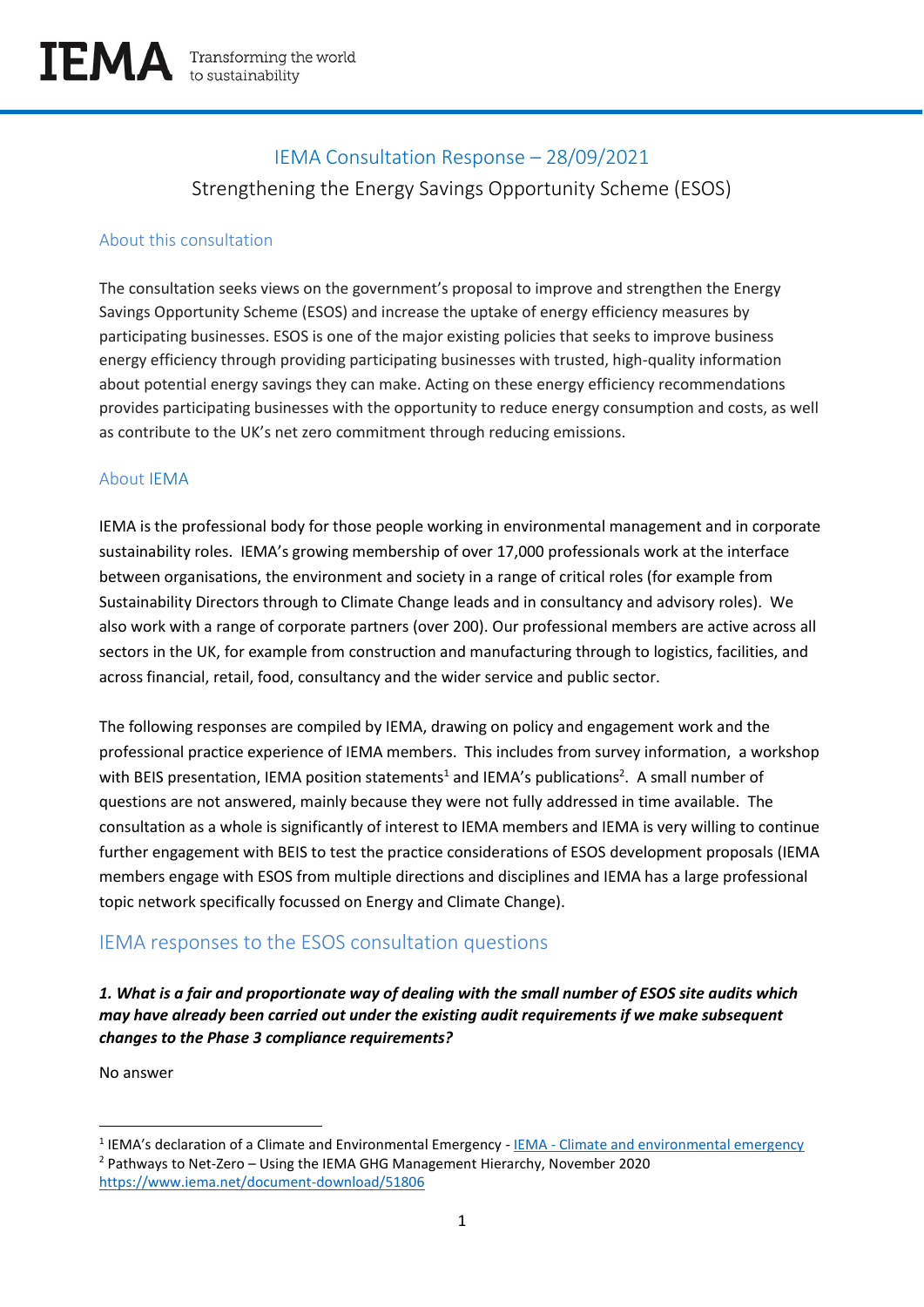## *2. Do you agree with the general principle of making ESOS reporting more standardised, as set out above? Are there any aspects of this proposal you have concerns with?*

IEMA agrees that it would not be reasonable or proportionate to require a reporting template for the full ESOS assessment, due to the range of different types and sizes of organisation complying with ESOS, and the fact that the ability to tailor the audit to an organisation's requirements is one of the scheme's strengths. Although a single template is not recommended, some standardised details should be captured in all ESOS reports, and generally we agree with the listed aspects under 'standardisation of reporting' on page 19 of the consultation document.

#### *3. Do you agree with a change to the de minimis exemption to up to 5% of total energy?*

The changes proposed make sense to avoid unintended outcomes. We note that under the 10% de minimis rules, there may be whole sites excluded or organisations which never audit their transport energy use. The de minimis exclusion should be designed to allow participants to exclude very small supplies where the administrative burden of auditing and reporting would be higher than the potential energy savings to be found.

Recognising that most (ESOS compliant) organisations will now have a good characterisation of their portfolio from previous phases, we believe it is right to consider parts of the significant energy consumption that may not have been looked at in previous phases. We agree with the principle to reduce the de minimis to 5%.

One important consideration is the current exemptions for temporary energy uses such as construction,<sup>3</sup> as there will be little point in undertaking full scale energy audits on very short term projects. The focus here should continue to be on processes, procurement and equipment and how these can be improved for future projects. Some other sectors will face similar challenges such as the events industry.

## *4. Do you agree an energy consumption threshold should be added for individual group, sites, process or fuel types? Is 40MWh appropriate or is there a more appropriate threshold?*

We agree that this could avoid the situation where (for example) large sites or fleets are being excluded because of the size of the organisation they belong to. We do not have the evidence to propose the specific level, but support this approach and are aware that the UK ETS has such a mechanism associated with its minor/de minimis determinations. We suggest that a review of ESOS audits could be informative in helping to determine the level.

<sup>&</sup>lt;sup>3</sup> With reference to 3.6.5 Construction activities - [Comply with the Energy Savings Opportunity Scheme \(ESOS\) -](https://www.gov.uk/government/publications/comply-with-the-energy-savings-opportunity-scheme-esos/complying-with-the-energy-savings-opportunity-scheme-esos) [GOV.UK \(www.gov.uk\).](https://www.gov.uk/government/publications/comply-with-the-energy-savings-opportunity-scheme-esos/complying-with-the-energy-savings-opportunity-scheme-esos)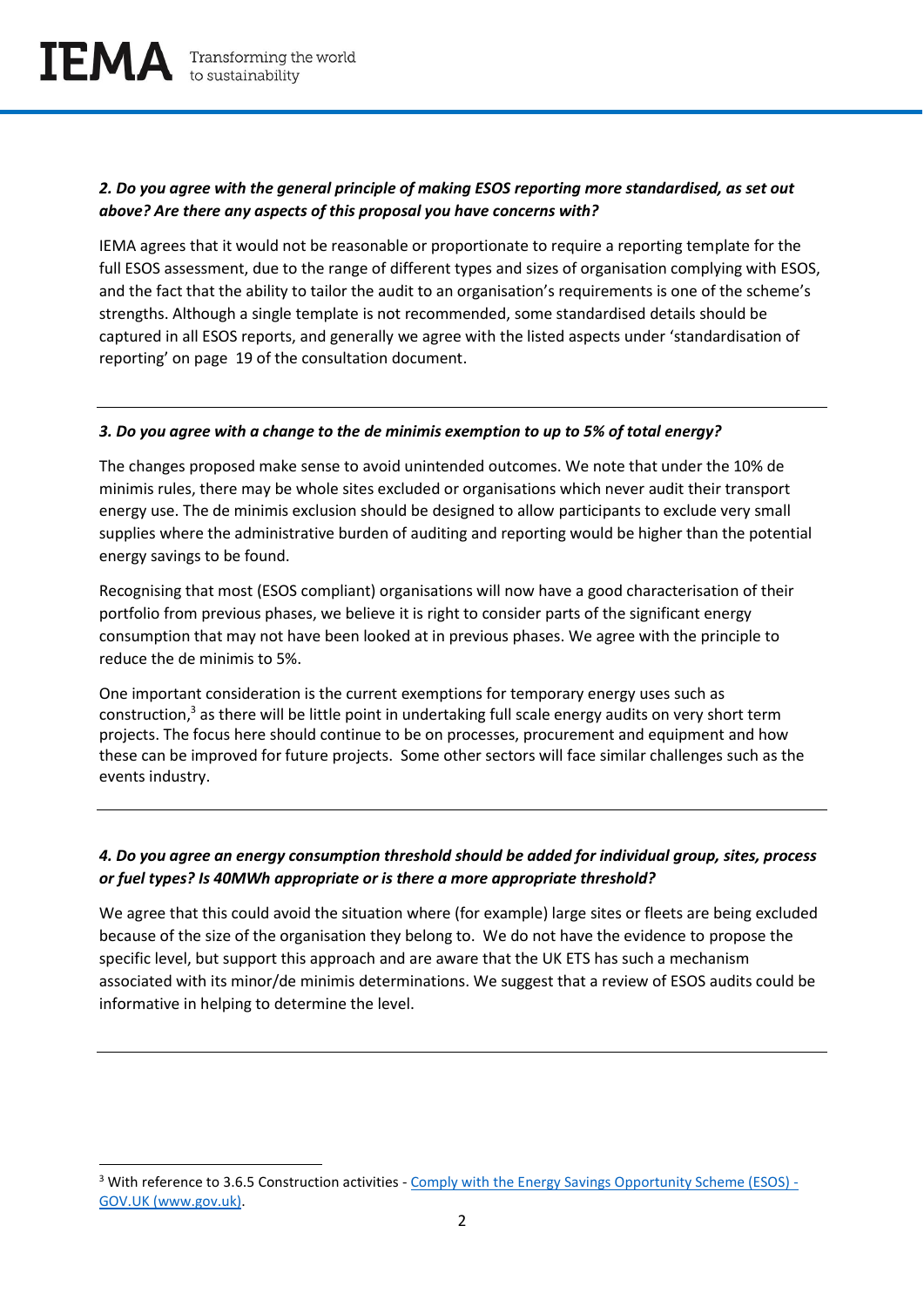#### *5. Do you agree with the site sampling methodology proposed above?*

IEMA agrees with the methodology considerations outlined (pp21-22) and their rationale. We also agree that there should be an explicit consideration for situations where multiple sites are very similar. This however should not lead to sites never being audited, but a proportionate approach is reasonable. Operators are legally responsible for data provision and this should be a requirement at start of work. A comply or explain obligation should be in place, with the auditor required to comment on whether the justification is reasonable.

The proposal to require all sites (except those covered by the de minimis exemption) to have been audited within a set period is supported. We agree this could be over alternate ESOS phases and would avoid a significant proportion of an organisation's energy consumption never being audited. A maximum time should be set for this (e.g. 2-3 phases).

## *6. Do you agree that ESOS reports should include an analysis of half hourly data where this data is readily available? What steps could Government take to support this?*

No specific response.

## *7. Do you agree with the proposal to require that ESOS reports use an existing auditing standard such as ISO 50002 or EN 16247?*

There is a case for requiring that ESOS audits follow an existing standard such as ISO 50002 or EN 16247 (and we also note positively the suggested checklist). IEMA supports the proposal for better guidance on where Life-Cycle Analysis is a more appropriate alternative to simple payback period calculations. The proposals for a payback calculator are also positively received.

## *8. Do you agree with the proposals set out here to improve the information provided to participants on ESOS recommendations and how they are performing against an energy intensity metric?*

We support the main proposals to improve information provided to participants on recommendations. The principle to support comparison between ESOS phases based on an energy intensity metric is positive. There can be situations where organisations will usefully compare the current performance of similar sites. Significant value is likely to be in assessing performance year on year, and to assist in prioritising actions.

# *9. Do you agree there should be an explicit focus on rating and improving energy management processes within ESOS?*

We support the principles and considerations on page 25, of extending ESOS into energy management and also (related) aspects of behaviour change.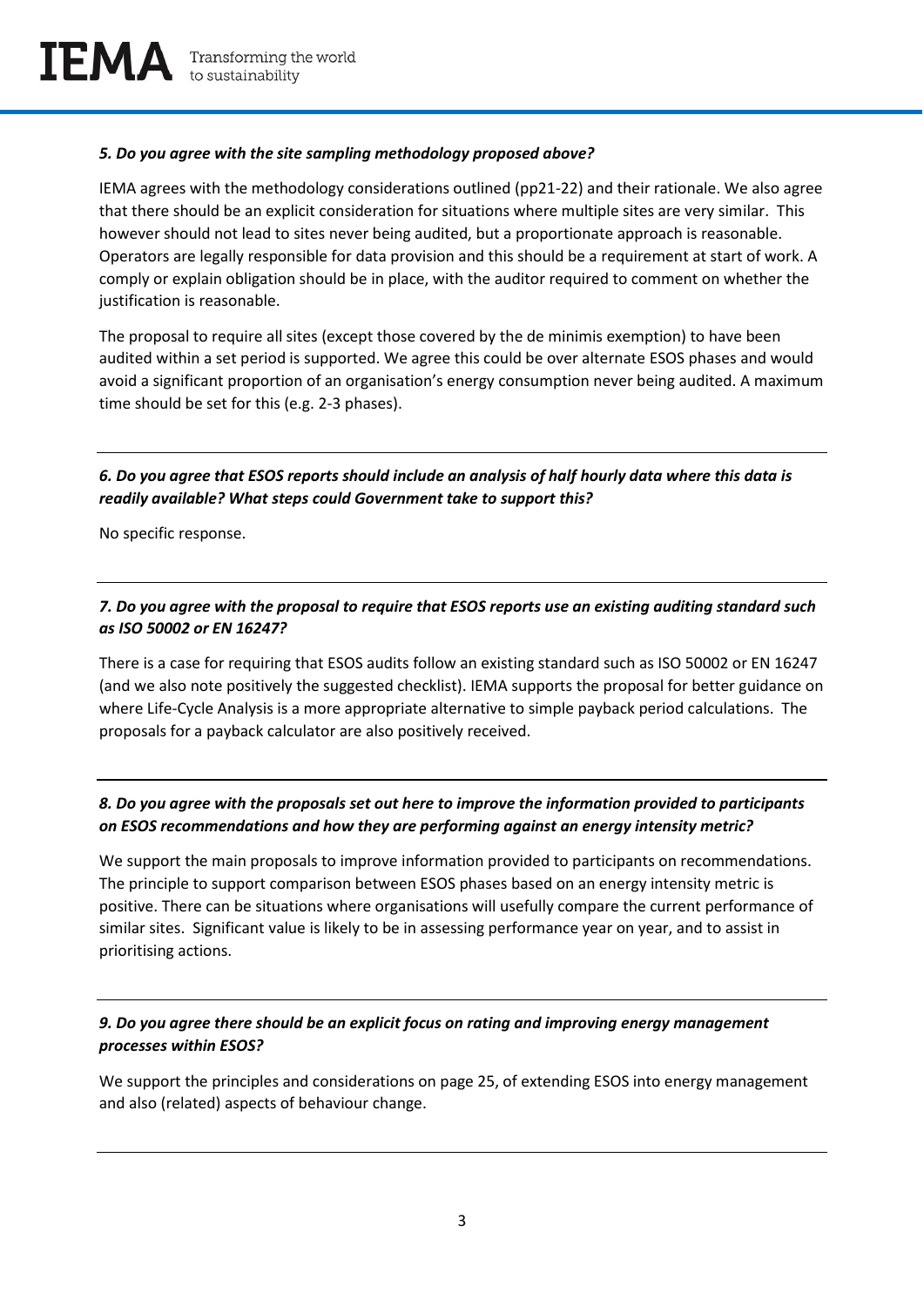*10.Do you agree with the proposal to remove Display Energy Certificates and Green Deal Assessments as compliance routes for ESOS?*

No specific comment

#### **Chapter 2**

#### *11.Do you agree with the proposal to improve the processes to ensure ESOS assessors are appropriately trained and monitored and are there other issues that we should address in improving the ESOS process that relate to assessors?*

We support the basic premise and the proposals regarding training and monitoring (pp 27-29).

Specifically, we agree and note that currently, only the ESOS lead assessor who reviews and signs off the ESOS report is required to be certified. However, the specific site audit and related report writing may have been carried out by other staff, currently not required to have any qualification or detailed knowledge of ESOS requirements.

Consideration should be given to confirming two categories of auditor with differing skill sets and with the lead assessor with the overview and with technical assessors contributing. Such clarification, along with some of the proposals for CPD and training would better ensure effective reports and audit outcomes. This consideration is not to prevent ESOS lead assessors from undertaking technical audits where they hold the specific technical competence, but is to help clarify and distinguish the two roles. A potential conflict of interest in the current scheme can be addressed by splitting the role of the technical energy auditors to deliver specific audits within their areas of technical competence (such as heating, transport, behaviour etc), and the role of the lead assessor in examining the process of planning and delivering the programme of audits, and evaluatiing their outcomes and recommendations in order to confirm compliance with the rules.

More clearly distinguishing the two roles could help the potential scaling up of the scheme which currently is limited by the requirement for assessors to effectively hold the entire range of audit technical competencies plus the assessor compliance competence. It is accepted however, that without greater capacity building investment, strict separation of role could in some cases reduce businesses ability to complete audits and increase business burden.

IEMA would be interested to explore this issue more fully, to help understand the issues in practice and to help inform developing proposals.

# *12.Do you agree with the proposals set out here to encourage organisations to engage an ESOS assessor with appropriate skills and experience?*

The proposals set out on page 29 of the consulation document are suitable.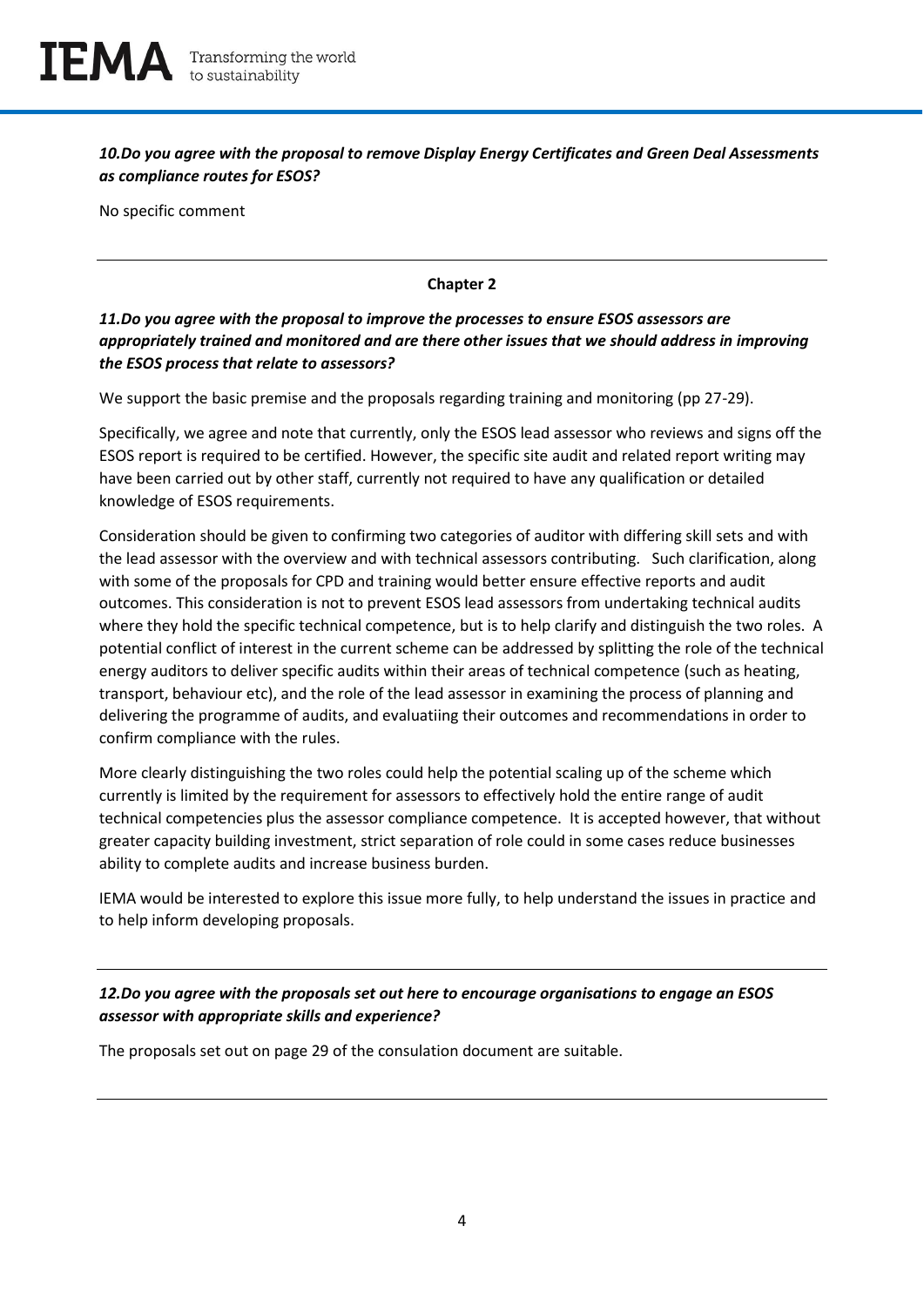## *13. Do you think that we should make changes to the scheme to change the Qualification date or stagger phases for different sectors, or will the softer measures set out be sufficient to encourage more participants to comply earlier than the final compliance year?*

We believe it is unlikely that the 'softer measures' will be sufficient and therefore current practice, with associated bottlenecks would likely continue. Staggering between phases looks like an effective option. We do not see the (energy management) need for this to be by SIC code and such an approach may continue to see excessive demand on technical specialist auditors. Alternative segmentations are valid and this could be either random or based on other factors (e.g. eligibility dates).

*14.Do you agree with the proposals to provide an ESOS recommendations template to improve the presentation of ESOS recommendations and the information provided on next steps?* 

This is a positive proposal. No further specific comments

*15.Do you agree with the suggestions to provide better guidance on next steps in order to encourage uptake of recommendations and the requirement to share the ESOS report with subsidiaries?* 

This is a positive proposal. No further specific comment.

#### **Chapter 3**

#### *16.Do you agree that ESOS should include an assessment of actions needed to meet future net zero commitments, as set out here? If a net zero element is included as set out above how might this impact the cost of an ESOS audit?*

We support the overall proposal and note that this is a logical evolution of ESOS (i.e. that the complying organisations have had a period of specific savings focussed energy audits and now need to look longer term). We note that short term cost saving actions recommended through the current ESOS scheme can sometimes conflict with longer term investments that will be required to get businesses on a trajectory to meet UK net zero targets. These include investment in zero carbon technologies, electric vehicles and clean heat.

IEMA outlines principles and considerations for pursuing net zero in the 2020 publication Pathways to Net Zero .<sup>4</sup> A core element is the use of the GHG management hierarchy. The focus for an ESOS net zero enhancement, will logically be on the upper hierarchy activities of Eliminating, Reducing and Substituting emissions. This would be a suitable hierarchy approach focus for ESOS and it is suggested that Compensation / Offsets need not be included (not least because of the differing skills and knowledge for assessors and availability of 'good quality' offset credits). In that regard and for clarity, we would comment that the reference to 'carbon neutrality' on page 38 should be amended and should read simply as 'net-zero'.

<sup>&</sup>lt;sup>4</sup> Pathways to net zero – using the IEMA GHG Management Hierarchy (2020) [https://www.iema.net/document](https://www.iema.net/document-download/51806)[download/51806](https://www.iema.net/document-download/51806)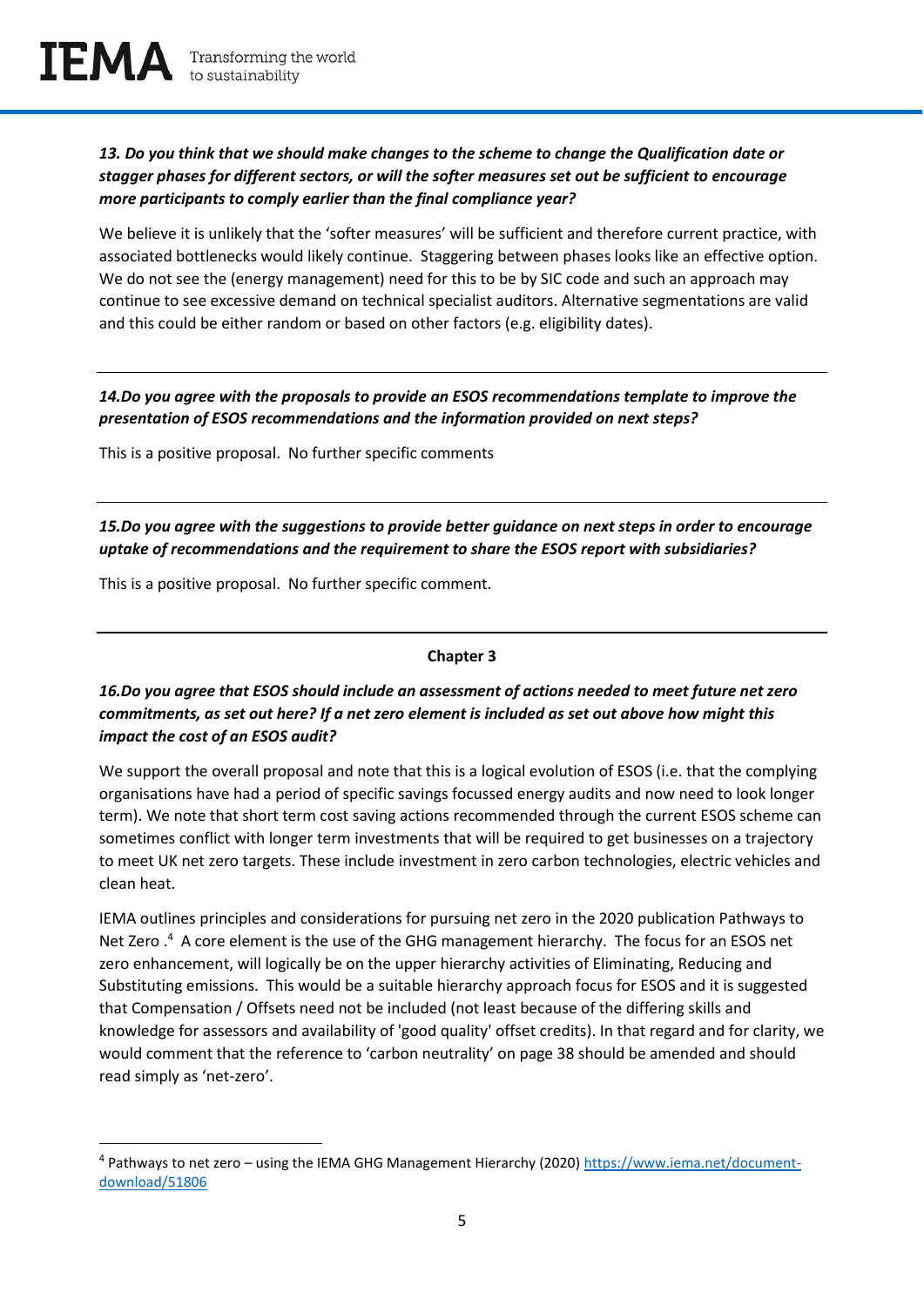One concern relates to the variable understanding and reporting of GHG emissions (in particular, the formative and developmental area of scope 3 emissions). Difficulties can arise with the extent of reporting on various Scope 3 elements (e.g. purchased products) and reliable data can be challenging. We support the proposals focus which are targeted primarily towards more direct emissions and appropriate Scope 3.

## *17.Do you agree that this should include impacts on the electricity system as well as direct carbon/greenhouse gas emissions*?

This is supported but with some caution. The assessment could certainly help and identify the potential for investment in renewable electricity, as well as the potential for load shifting of electricity use to offpeak times and for investing in smart technologies and storage solutions that facilitate this. We are cautious of too simplistic purchasing / supply of electricity based on poorly substantiated GHG attributes (for example, simple uptake of unbundled REGOs).

We support the direction and also note the relevant report in December 2020 by the Climate Change Committee. 5

## *18.Do you think that the net zero element to ESOS should be included within the existing report structure or added as a separate reporting element?*

On balance we would suggest a separate reporting element as the context and the assessment basis differs. However, we would advocate an approach whereby the current ESOS findings / recommendations are also highlighted for their GHG savings contribution. There would be merit therefore in a single report, ensuring this additional GHG coverage (alongside energy) and with a netzero annex that pulls through the net-zero medium and longer term recommendations.

## *19.Do you agree that government should set out a methodology for companies to include other net zero and climate aspects including adaptation in their audit if they wish to?*

Net zero would be a logical enhancement but adaptation and resilience may be a step too far for ESOS (although these related challenges of course warrant support). We do not see this as easy to incorporate and the skill set for assessors may be too different. Such an extension in role could also add further risk of additional conflicts of interest as auditors are drawn into (in effect) consultancy and advice. However, any future broadening of the topic coverage would further support the argument that roles of technical auditors and compliance assessors should be split.

<sup>5</sup> Corporate Procurement of Renewable Energy – implications and considerations (2020) [https://www.theccc.org.uk/publication/corporate-procurement-of-renewable-energy-implications-and](https://www.theccc.org.uk/publication/corporate-procurement-of-renewable-energy-implications-and-considerations/)[considerations/](https://www.theccc.org.uk/publication/corporate-procurement-of-renewable-energy-implications-and-considerations/)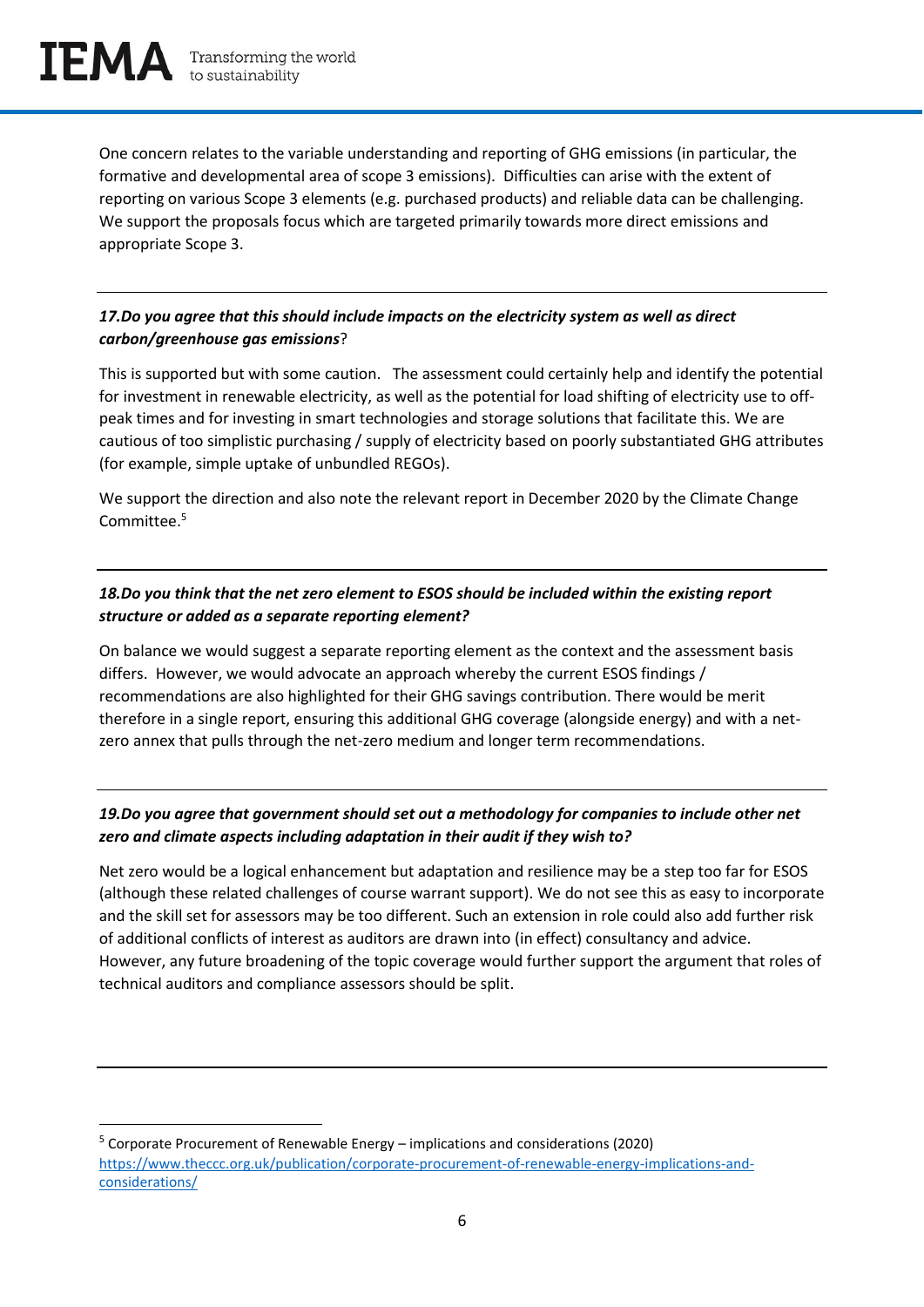

#### **Chapter 4**

#### *20.Do you agree with the proposal to require participants to set a target or action plan and report on progress annually?*

Yes this is supported and could be integrated into SECR narrative reporting.

#### *21.Do you agree that additional ESOS data should be collected for the purpose of compliance monitoring and enforcement?*

No comment on this proposal.

#### *22.Do you agree with the proposal to require public disclosure of ESOS data as outlined above?*

We would favour a single disclosure approach such as SECR and this could be enhanced to include energy (ESOS) data.

#### *23.Do you agree that the qualification criteria for ESOS and SECR should be aligned as set out above?*

We support the intent to align the qualification criteria between ESOS and SECR.

#### **Chapter 5**

## *24.Do you agree in principle that ESOS should be extended to smaller enterprises (either to all Medium-Sized Enterprises, or to a subset of Medium-Sized Enterprises)? Are there any concerns or risks with this approach?*

Extending ESOS to Medium-Sized Enterprises (MEs) is supported, if introduced with additional support and investigation of a threshold requirement. In terms of risks, careful consideration is required concerning the larger demand for ESOS assessors. The current market would not be able to meet the demand, and this would exacerbate the current 4-yearly distortion of the energy assessor market created by ESOS compliance cycles (discussed in Chapter 2). Phasing in new entrants to ESOS on an alternate compliance cycle (commencing mid-way in the current cycle) would help to spread this risk.

We note that the BEIS ESOS evaluation research identified that office-based organisations that were close to the 250-employee threshold for large businesses (or below this but participating on the basis of high turnover) were among those least likely to demonstrate an early impact from ESOS. This may be because these organisations had both low energy consumption and limited control over their ability to install energy efficiency measures due to lease terms. Consequently, we do agree that office-based MEs and/or those with low energy consumption are likely to benefit less from ESOS than others. We therefore support the consideration of limiting the extension to those MEs most likely to benefit from ESOS.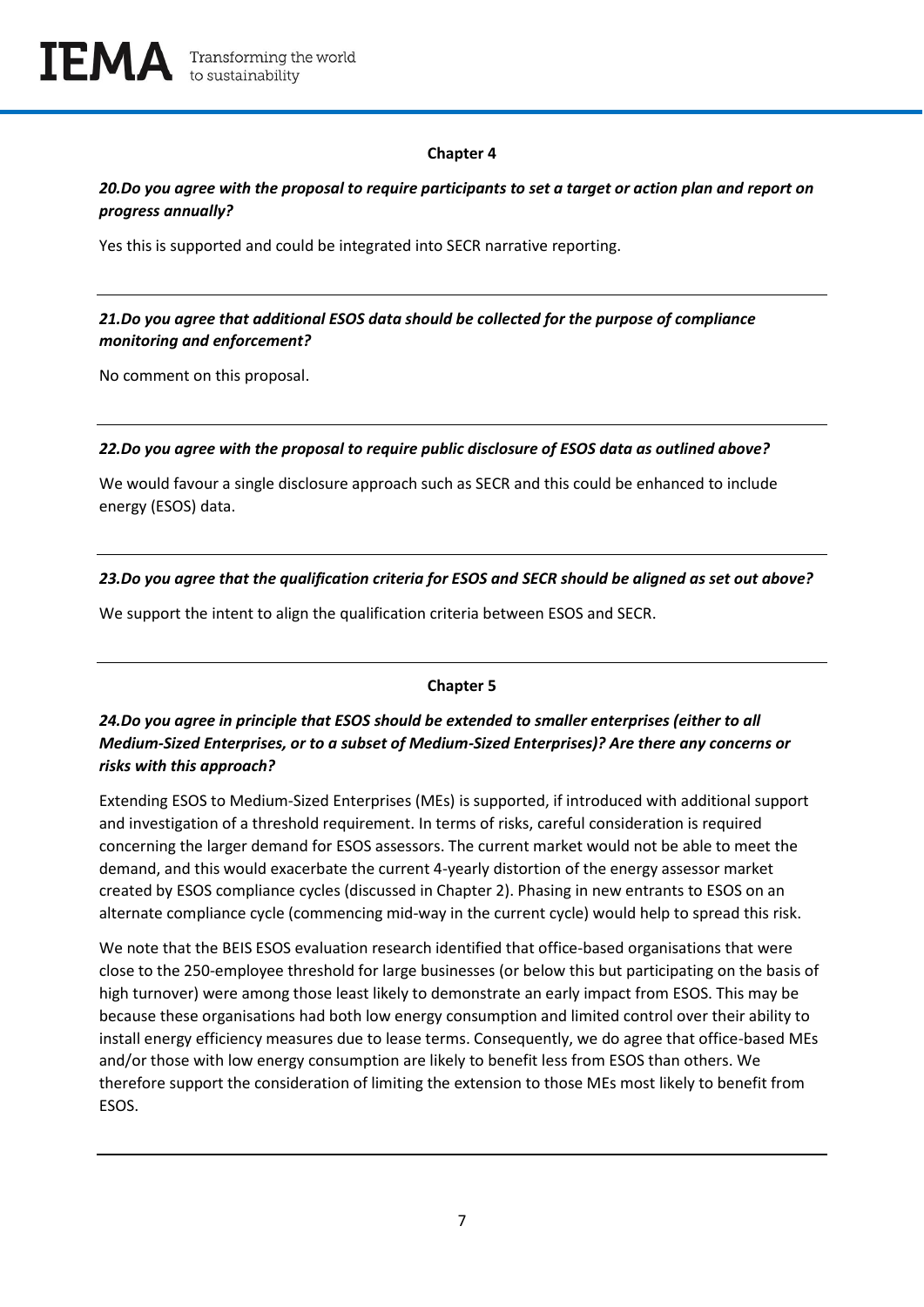## *25.Is a lack of information on opportunities for energy efficiency a significant barrier to action for Medium-Sized Enterprises?*

For MEs, we believe that the lack of information is one barrier, but also that the situation for decision making is complex. Other barriers include the lack of skills and knowledge and also the lack of decisionmaking time and capacity within the business. In this regard, we would support consideration of complementary measures alongside a new requirement, such as support for skills and training and incentives for making new investments in energy and carbon transition measures.

#### *26.To what extent do Medium-Sized Enterprises already have a system or approach in place to monitor and improve their energy efficiency? (This could include energy managers or consultants, smart meters, audits, sector benchmarking, or energy management systems like ISO50001)*

Although few MEs are likely to use ISO50001, many will have a management system or management system standard in place (such as either ISO14001 or ISO 9001). All ISO management system standards are now utilising a common framework which can be enhanced and used for energy management and for addressing climate change issues (including net-zero). Further information is available in ISO guide 84, Guidelines for addressing Climate Change in Standards.<sup>6</sup>

*27.How could ESOS audits add value in improving energy efficiency in these organisations (Medium-Sized Enterprises or a subset of Medium-Sized Enterprises) – beyond what is already being done? How might the effectiveness of these audits differ between buildings and industrial processes? How will the value added by ESOS proposals differ for different sub-sectors of business (e.g. services, and energyintensive vs non energy intensive industry)?*

The understanding is that for MEs, scope will certainly exist for ESOS audits to add value and help enterprises to identify their own opportunities for energy efficiency and cost savings. Without a mandated review requirement (such as ESOS) it is unlikely that busy businesses will prioritise the process to find these savings. This is well understood and government has carried out significant assessment and review of these drivers and barriers to decision making (not least within the original work to establish the ESOS requirement).

It is the case that some sub-sectors will benefit less than others (see earlier comments and examples regarding office-based organisations). If ESOS is broadened to include net-zero and longer-term carbon transition considerations, then these examples could find greater value in ESOS audits. Although there will be exceptions, the majority of MEs are likely to find value in terms of potential savings via ESOS audits.

<sup>&</sup>lt;sup>6</sup> ISO Guide 84 - [Guidelines for addressing Climate Change in Standards](https://isotc.iso.org/livelink/livelink?func=ll&objId=21325430&objAction=Open&nexturl=%2Flivelink%2Flivelink%2FOpen%2F8389141%3Ffunc%3Dll%26objId%3D8389141%26objAction%3Dbrowse)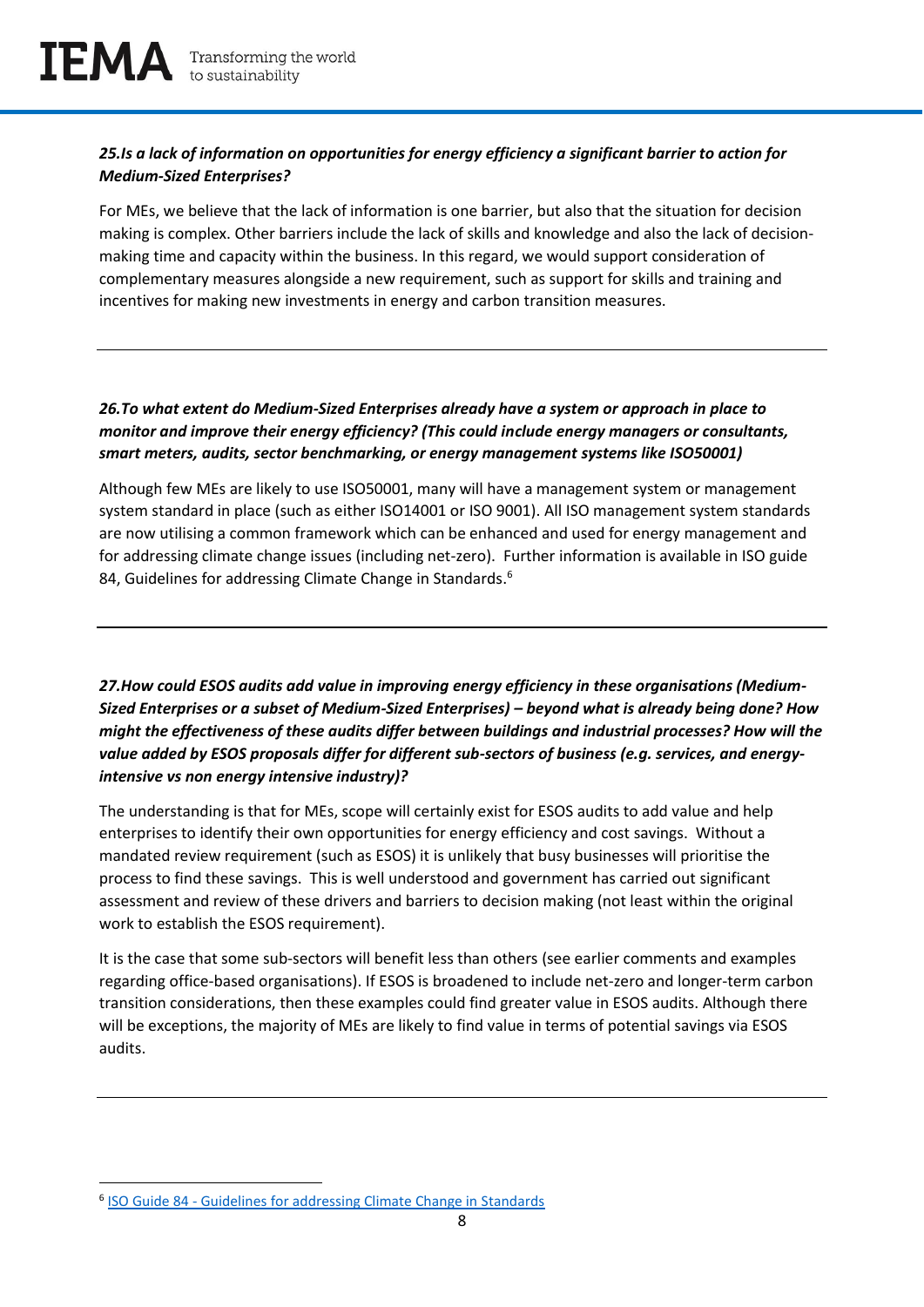# *28.If including a consumption threshold for including Medium-Sized Enterprises in ESOS, how might it best be set?*

We note the rationale for a threshold and also note the complexity outlined in determining this. A potential approach might be to look at current electricity and gas use combined with transport fleets (where applicable). We do agree in the principle of trying to identify a threshold and further work on this is required.

## *29.Of the three approaches to extending ESOS set out in this consultation (extending to all Medium-Sized Enterprises, extending to high-consuming Medium-Sized Enterprises using a consumption threshold and extending to industrial Medium-Sized Enterprises only), which do you think would be the most appropriate?*

The option of Medium-Sized Enterprises using a consumption threshold, appears to be the option that balances the highest relative potential for energy savings to additional business burden. Other Medium-Sized Enterprises should still continue to be encouraged to engage in energy management (voluntarily).

# *30.What alternatives might there be for improving energy efficiency specifically in industrial Medium-Sized Enterprises, other than extending ESOS?*

No response.

#### **Chapter 6**

# *31.Do you think that we should pursue the option of mandating ESOS participants to take action? Are there pros, cons and/or risks not identified here?*

Mandating ESOS actions would be appropriate for consideration within an enhanced ESOS scheme. However, if aligned with SECR, an alternative consideration would be the mandating of an overall carbon (GHG) reduction over time. This could allow flexibility for the participant in reaching the outcome (and in the process would lead to increased uptake in ESOS recommendations). It is possible that the scheme could allow either approach for compliance (i.e. mandating evidence for measures implemented or for demonstration of a broader overall reduction via SECR).

Such a mandate for action could also be made on a comply or explain basis such that the entity must explain why it reasonably cannot take action on recommendations made.